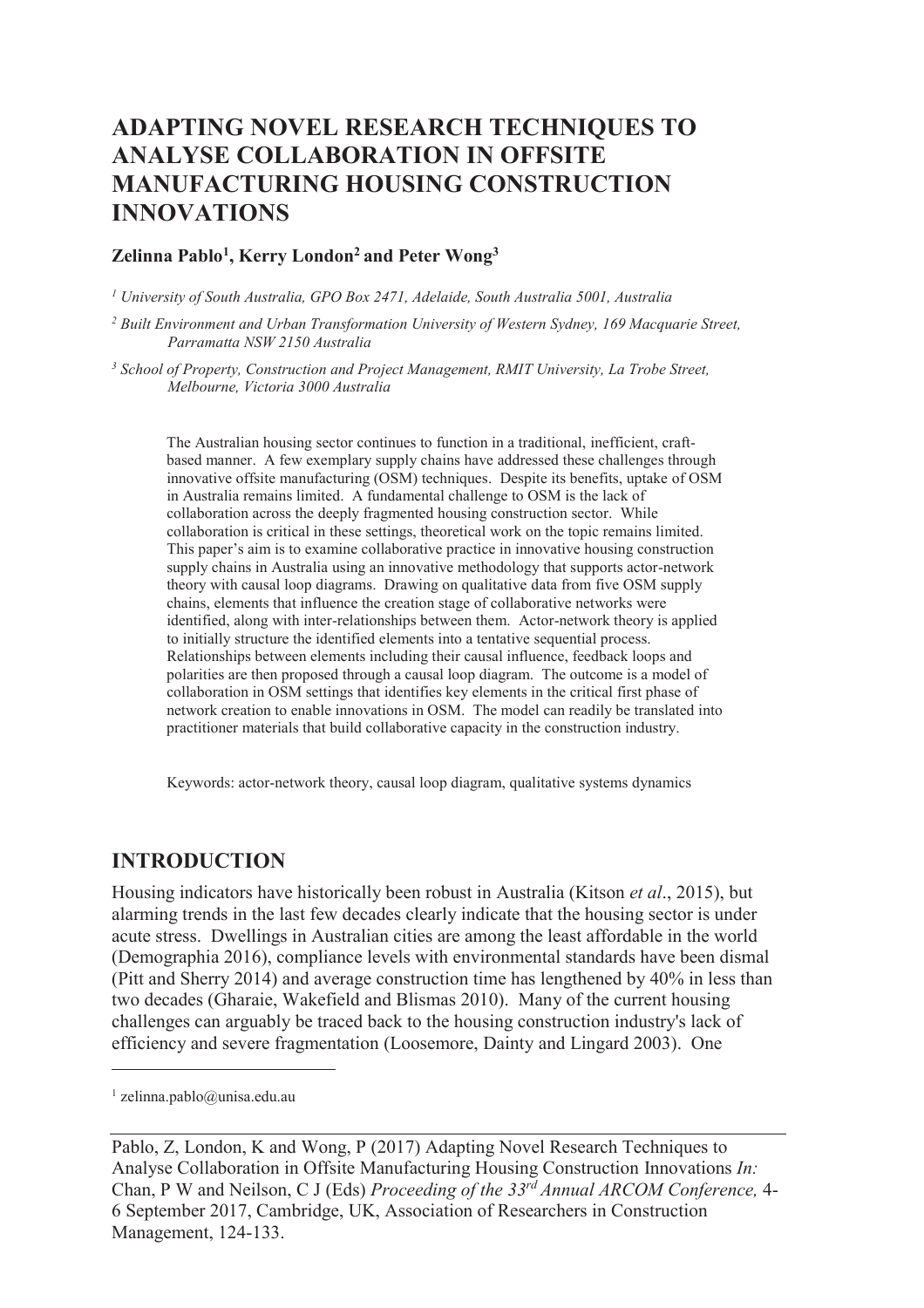proposed solution to these deep-seated issues is offsite manufacturing (OSM), where parts, components, systems, or entire housing units are manufactured in a controlled environment away from the traditional construction site (London, Khalfan and Pablo 2015). We have examined five OSM housing construction supply chains closely in the course of a three-year national research project. Our research into these OSM networks was based on two premises: that OSM innovation can fuel large-scale industry transformation, and that extraordinary levels of collaboration are needed to drive these OSM innovations. In this paper, we focus on the latter. Specifically, our aims here are to (1) to contribute to developing an enriched theoretical model of collaboration in innovative housing construction supply chains, and (2) to report on our experimentation with a social science methodology that is not widely utilised by construction management researchers. We demonstrate in particular that supporting actor-network theory (ANT) with key elements of causal loop diagrams (CLDs) can provide researchers with a detailed methodological toolkit for generating rich descriptions that capture in finegrained ways the diverse conditions that influence the creation of innovative housing construction networks, along with the relationships of causal influence that exist between them.

# **COLLABORATION IN HOUSING CONSTRUCTION**

Collaboration is a key strategy for supply chain integration (Simatupang and Sridharan 2005), and has been a subject of considerable interest in the area of construction, where fragmentation is a recurring issue. In most cases, collaboration is a term that is simply mentioned as an activity or practice (Mao *et al*., 2015) or implied in discussions that foreground supply chain integration (Kim, Kim and Cho 2015). In other cases, researchers have attempted to propose brief definitions of the term (Isatto, Azambuja and Formoso 2013). In a very limited number of construction studies, researchers have begun to explore collaboration in systematic ways (Walker and Walker 2015), however this pool of research remains surprisingly underdeveloped. In a broader multi-disciplinary review of collaboration literature, we have found there is deeper theoretical development, but much of the work on collaboration is still grounded on a narrow and limiting set of assumptions that fails to consider important characteristics of the construction industry (London and Pablo, in press). Yet collaboration in construction is an area that warrants attention, given that housing construction projects involve high levels of interdependence among actors. In such cases, collaboration has been described as "the only viable response" (Gray 1985: 916). We argue that using a network approach, specifically actornetwork theory, can enrich theoretical conceptualizations of collaboration in ways that are appropriate for construction settings.

### **USING ANT SUPPORTED BY CLD**

### **Actor-Network Theory**

Actor-network theory is an analytical approach that assumes that much of reality is the outcome of human and non-human actors interacting in heterogeneous networks (Callon 1999, Latour 2005, Law 1992). Networks develop through a complex, non-linear process called translation. Translation begins when a prime mover seeks to create a network by *enrolling* different actors. These initially disparate actors begin to *converge* and function as a single unit; the programs and goals of the network then *stabilize* into routines; then the network *expands* across time and space (Callon 1999). Each stage of ANT can be further broken down. Network creation, for example, involves a prime mover framing a problem and a solution to be addressed (problematization), defining the attributes of actors needed to address it, along with their potential roles (interdefinition of actors),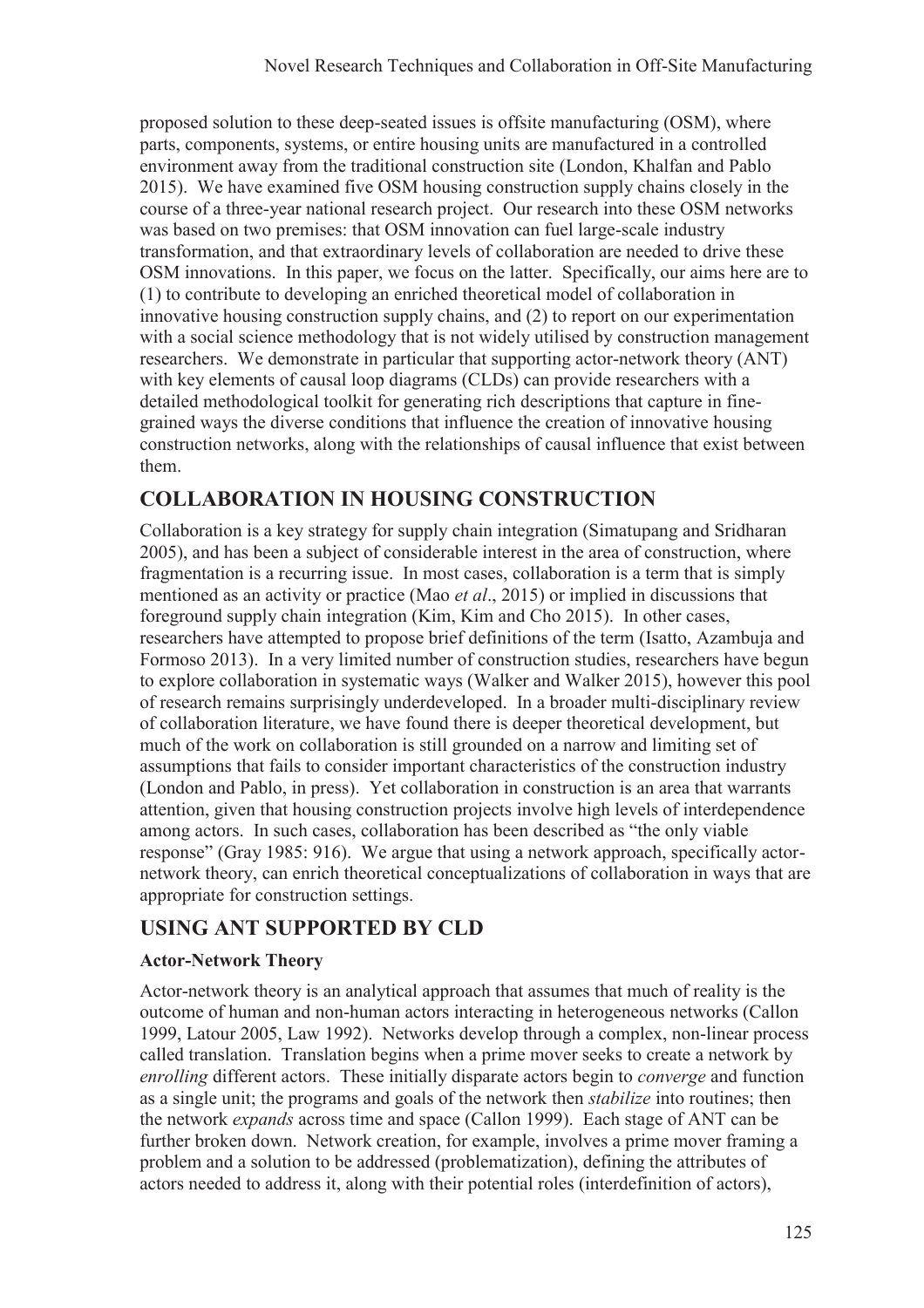employing strategies to convince actors to take part in the network on the grounds that it is the only way that they can achieve their own goals (obligatory points of passage), cutting actors away from competing roles and identities (*interessement*), and convincing at least some of these actors to become part of the network (enrolment) (Callon 1999).

We have in other work used the ANT concepts above to expand existing understandings of collaboration in construction. ANT concepts such as general symmetry, multiplicity, and convergence, for example, can lead to an understanding of collaboration that encompasses humans and non-humans, layers of overlapping networks, and complex notions of coherence instead of conformity (London and Pablo, in press). The strengths of ANT as an analytical approach rest in part on its commitment to detailed empiricism. ANT researchers are expected to commit to the "careful tracing and recording of heterogeneous relational networks" (Doolin and Lowe 2002: 76). To achieve this, researchers seek to formulate rich descriptions of actors and of associations between them. Ideally a description is developed to the point of saturation, that is, descriptions of elements within the network are so exhaustive that there is no need for additional descriptions from outside the network. At this point, descriptions and explanations become one and the same (Latour 1991). This ANT ideal is sound, yet implementing it raises methodological difficulties. Ponti (2012) points to a key challenge: while ANT commits deeply to detailed empiricism, it does not prescribe any one data analysis technique for achieving this. Ponti (2012) thus proposed that this gap could be addressed by combining ANT with a tool known as event structure analysis. We take up a similar argument, arguing that ANT researchers can benefit by supporting the use of ANT with another specific tool, in this case systems dynamics and causal loop diagrams.

### **Systems Dynamics, Causal Loop Diagrams, and Possible Links to ANT**

The term "systems dynamics" refers to a method that seeks understand, model and learn from the dynamic complexity of human and social systems in ways that allow people to address multifaceted problems. The process of modelling a dynamically complex system begins with identifying a problem, then expressing it in terms of an initial set of variables progressively expanded through an iterative mapping process that seeks to explicate cognitive models. A map can be devised using various tools; the tool we use here is the causal loop diagram. Causal loop diagrams (CLDs) are made up of three components: variables, links between variables meant to suggest causal influences, and polarities of links (positive or negative). Several components can be linked together in a loop (Sterman 2000).

While CLDs have historically been understood as a quantitative analysis tool, we propose here that it is a tool that can support ANT, an approach underpinned by dominantly nonrealist, qualitative assumptions. To justify this we make three points. First, CLDs can be mobilized in quantitative as well as qualitative ways and quantitative mobilizations, while dominant, are not always "better." For example, researchers have found that traditional CLD modelling requiring full quantification of variables and links is, in many cases, an unrealistic goal. The extra effort required to achieve this may also not be value-adding, particularly when complex efforts of quantification are founded on multiple uncertainties and questionable assumptions (Wolstenholme 1985). Thus our second point: qualitative CLDs, initially seen as pathways to quantitative models, are increasingly seen as valuable in themselves. Qualitative models represent complex problems in succinct ways, enrich understandings of problem contexts and guide discussions and agendas (Coyle 2000). In this case, we argue specifically that CLDs allow ANT researchers to discern causal chains in studied phenomena, in ways that allow ANT researchers to "write rich descriptions that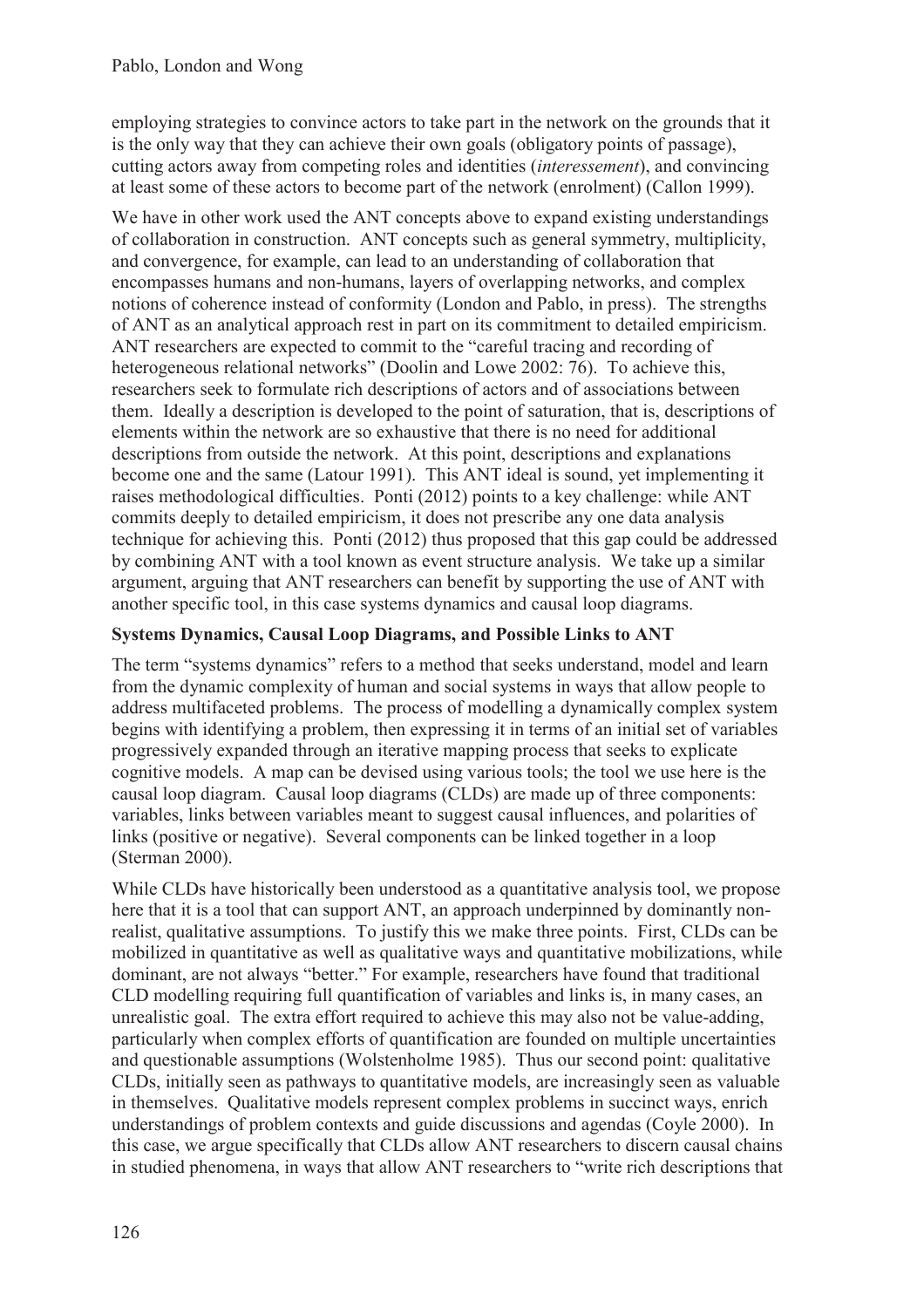'show' fluid associations among things, revealing what gives actors the energy necessary to act" (Ponti 2012: 2). When the underpinning associations in a collaborative network are causal in nature, CLDs can capture these in vivid ways. This leads to our third point. In such an undertaking, analysis hinges on what is meant by "causal". In this study, we align ourselves with qualitative mobilizations of CLDs, thus we necessarily move away from positivist accounts of causality where events A and B are linked by law-like relationships that can be expressed in a mathematical formula or graph. In ANT generally and in this study specifically, causality is assumed to be underpinned by the idea of multiple determination: events are "caused by the interaction of multiple causal powers", potentially "frustrated by the operation of conflicting powers" and are without "guarantee of empirical regularity" (Elder-Vass 2015: 13). This notion of causality, we argue, can still be captured by CLDs, but to do so we must revisit CLD building blocks (the variable, the link, and the polarity), which tend to be understood from mainly positivist positions. We do this in the methodology section. In summary, then, we are mobilizing CLDs to create a qualitative model that reveals chains of causality in a way that explains the conditions leading to the creation of a collaborative network, thus supporting the ANT goal of developing a detailed description/ explanation of associations between actors in a studied phenomenon.

## **METHODOLOGY**

We develop a model using ANT and CLDs based on findings from our three-year national research project that examines five Australian-based networks that have embarked on innovative offsite manufacturing initiatives. These networks were led by organizations acting as prime movers, and these organizations were selected to achieve maximum variation (Flyvbjerg 2006). Specifically, these lead organizations varied in size (one micro, three small/ medium enterprises, one multinational), maturity (two startups, two in the growth stage, one mature), level of OSM, and purposes for moving into OSM. Data was gathered primarily through 29 semi-structured interviews, but we also visited sites and viewed videos of OSM operations. Interview questions were intentionally framed in a broad way, with initial questions focusing on human and nonhuman actors, drivers and barriers to OSM, as well as drivers and barriers to collaboration in OSM projects. Human actors were identified based on actors' meaningful involvement in an OSM project. Non-human actors were identified first through frequency of references to them, for example participants mentioning equipment, funding, factories, and drawings as critical to the network. Their significance was further validated through our observations during site visits, as well as through analyses of videos and photographs. Data was analysed using NVivo, and a thematic analysis of data from across these cases yielded 102 different themes. To give some very brief examples: questions on drivers to OSM yielded themes such as increases in speed, customization, and worker health and safety; drivers of collaboration included themes such as positive attitudes towards change and the presence of a strong champion.

While our initial analysis yielded a detailed list of themes, they were not, at least initially, linked in any meaningful way. To being this "linking" process we used the idea of translation as an organizing device for initially discerning more straightforward relationships of sequentiality (Pablo and London 2017). Translation, as we mentioned, can be divided into stages (Callon 1999), but other researchers suggest there are other more finely-tuned ways to break it down. Pentland and Feldman (2007) and Ponti (2012), for example, propose that translation can be broken down more minutely using events as a unit of analysis. An event involves at least two actors and an action that takes place between them ("Company X uses funding to buy equipment"). Events contribute to the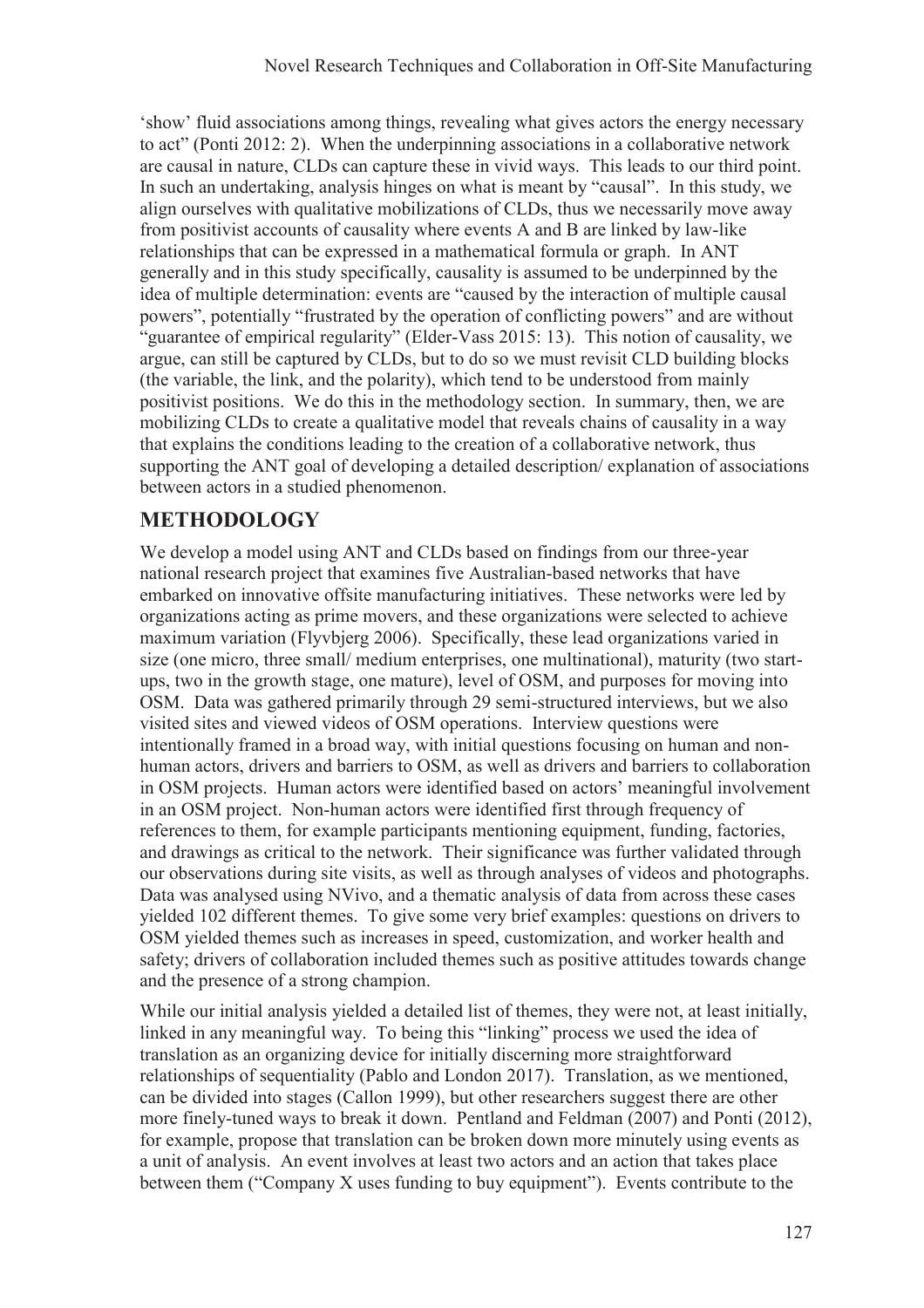advancing of a narrative or story, and can be sequentially ordered around the question "What happens next?" as a network unfolds. While Pentland and Feldman (2007) deliberately focused on events that were fleeting in duration, they also noted the importance of routinized patterns (extended events) in organizational life.

In this study we move from seeking relationships of sequentiality to relationships of causality. We thus propose here that a viable unit of analysis is something similar to Pentland and Feldman's (2007) routines, and we refer to this unit as the "condition". A condition in this study has three characteristics. First, it involves actors and actions that are linked in sustained, repeatable, recognizable patterns. Second, a condition *tends to influence* other conditions, but again, in line with our tempered definition of causality, this is a general tendency not guaranteed to have empirical regularity (Elder-Vass 2015) and does not require unilateral determination. Third, a condition can be described as "increasing" or "decreasing", but in ways that reflect general direction, not precise mathematical formulae. To reflect these characteristics, then, a first step we took was to reframe our themes to reflect these. For example, a theme originally framed as "Presence of a champion" is now called "Commitment of champion to OSM solution". Once "conditions" were in place, we were prepared to analyze possible causal relations between them.

# **FINDINGS AND DISCUSSION**

Having clarified the conventions we used for building qualitative CLDs (defining causality, renaming themes), we then sought to identify the chains of causal conditions leading to the creation of a collaborative OSM network. Our initial analysis of arranging conditions based on sequentiality (Pablo and London 2017) was thus fine-tuned, moving away from the question "What happened first/ next?" to asking "Does a change in Condition A *tend to influence and change* Condition B?" A similar question guides event structure analysis (Ponti 2012), but we have modified the question to accommodate the definition of causality we discussed earlier. Initial responses were formulated by the research team based on participant narratives. Causality in participant statements could be discerned in various ways, for example in accounts like "Project Leader X was very positive about OSM" [therefore] "we all got on board". Links between conditions proposed by the research team were then presented to industry partners for feedback. Based on our five case studies, we propose that there are 13 causally-linked conditions leading to network creation (see Figure 1).

Figure 1 was based on findings from all five case studies. Due to space limitations, however, our explanation of how we arrived at it is limited in this paper to discussions of two contrasting case studies. Case Study 1 involves a multinational firm that has moved from purely traditional building to incorporate innovative OSM techniques. It has successfully created a collaborative network that now makes use of prefabricated cassette floors. Case Study 2 involves a start-up that sought the acquisition of disruptive European technology to prefabricate wall, roof, and floor elements for bespoke houses. It ultimately failed to create a network. We present the different conditions for network creation, along with detailed supporting data from both case studies to illustrate each condition, in Table 1. The causal links between conditions are further explained in narratives below. Embedded in the narrative are symbols like " $3\rightarrow 1$ ", which means Condition 3 tends to influence Condition 1. For the sake of brevity our narratives focus on selected links between conditions. That said, the links that we do not explain can nevertheless be inferred from the complete Figure 1, particularly after we walk readers through narratives.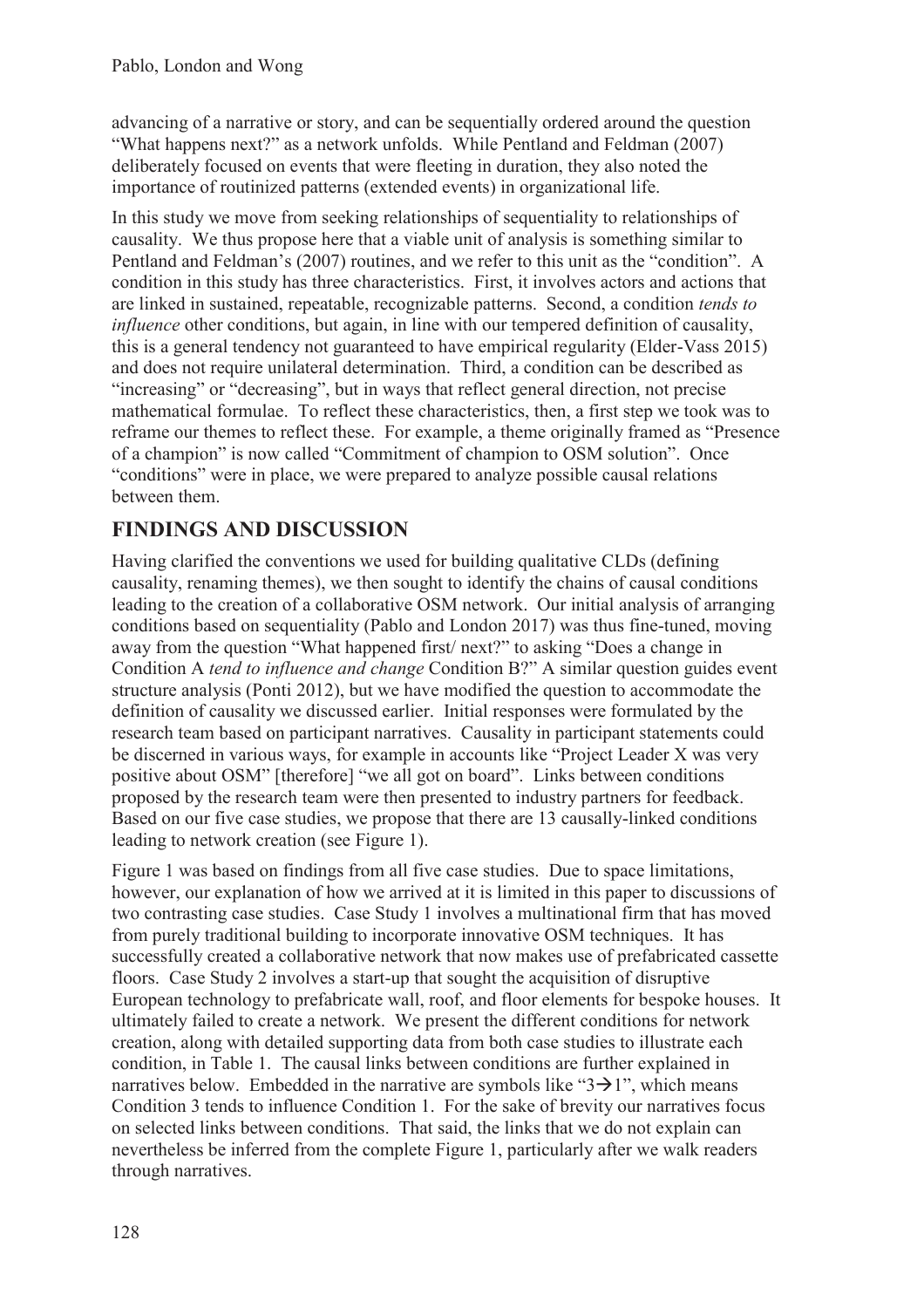In Case Study 1, the conditions for successful network creation can be explained as follows. Ineffective construction solutions led a champion to commit to OSM, based mainly on concerns about worker safety  $(3\rightarrow 1)$ . The champion sought to enrol OSM actors with a specific emphasis on seeking the best people through stringent selection  $(1\rightarrow 8)$ .





The success of this process was buttressed by the company's strong track record for innovative building methodologies  $(2\rightarrow 8)$ . While existing networks like partner, regulatory and financial networks were still be programmed to run along traditional building practices leading to resistance  $(6\rightarrow 11)$ , the influential position of the organization, bolstered by its track record, tempered this resistance, thus conservative supply chains and regulatory networks were over time made "ready" and accepting of the change  $(2\rightarrow 11)$ . The enrolment of human actors proceeded in a relatively unimpeded manner not only because of focused recruitment/ selection efforts  $(8\rightarrow 12)$  and because overall resistance to OSM had been addressed  $(11\rightarrow 12)$ . Non-human actors like equipment were recruited unproblematically because of intentional efforts to invest in OSM resources  $(8\rightarrow 13)$ , and because potential resistance in key networks (for example banks) had been addressed  $(11\rightarrow 13)$ .

Network creation took a different and largely unsuccessful route in Case Study 2. The champion's commitment to OSM was also strong, grounded in issues linked to quality and precision  $(3\rightarrow 1)$ . The champion sought to enrol best people through planning efforts that would position his firm as the employer of choice  $(1\rightarrow 8)$ . However, the potency of efforts to enrol OSM assets was diminished because the company was new and lacked a track record of successful projects  $(2\rightarrow 8)$ .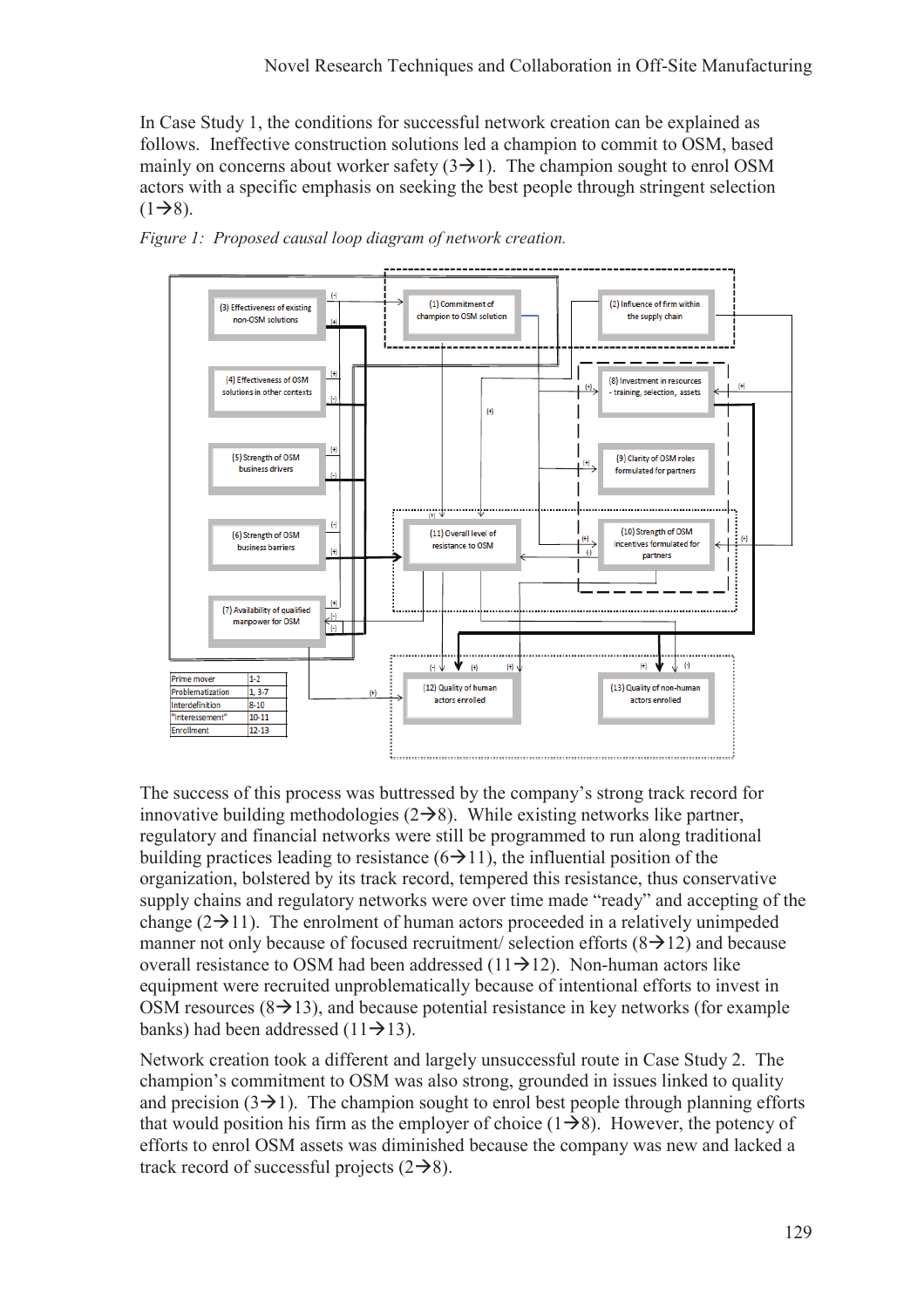Partner networks were also resistant as in Case Study 1 ( $6\rightarrow 11$ ), but unlike in the previous case, the new, fledgling company was in no position to champion this change  $(6\rightarrow 11)$ . The enrolment of human actors, while buttressed by promises by the company to uphold innovative human resource practices  $(8 \rightarrow 12)$  was met with limited success, with overall sentiments of scepticism remaining and very few actors finally entering into limited "soft" agreements to participate in the future ( $11\rightarrow 12$ ). Such future participation was also contingent upon the acquisition of new equipment, but resistance from banks has prevented this  $(11\rightarrow 13)$ . As of this writing, network creation continues to flounder; the "champion" that had led many efforts has now left.

| Conditions                                                        | Case Study 1                                                                                                                                                                                                                                                                                                                                                                                                                                                                                          | Case Study 2                                                                                                                                                                                                                                                                                                                                                                                   |
|-------------------------------------------------------------------|-------------------------------------------------------------------------------------------------------------------------------------------------------------------------------------------------------------------------------------------------------------------------------------------------------------------------------------------------------------------------------------------------------------------------------------------------------------------------------------------------------|------------------------------------------------------------------------------------------------------------------------------------------------------------------------------------------------------------------------------------------------------------------------------------------------------------------------------------------------------------------------------------------------|
| Effectiveness<br>of existing<br>non-OSM<br>solutions (3)          | WEAK. Existing solutions require<br>manual building at heights. Lead<br>company and key managers were led to<br>ask questions: "how do we build even<br>faster again and do it even safer? How do<br>we keep all the guys off those top<br>floors?"                                                                                                                                                                                                                                                   | WEAK. Existing non-OSM solutions tend<br>to be slow and imprecise. Lead company<br>concludes: " taking nothing away from<br>what builders are doing, they're never<br>going to be as accurate as what our<br>machines areSo, at the end of the day<br>what we're producing is going to be of<br>high quality but done a lot quicker."                                                          |
| Commitment<br>of champion<br>to $OSM(1)$                          | STRONG Leaders thus looked to OSM.<br>They "were very positive and they were<br>looking at ways of, let's have the attitude<br>of what can we do to make it work, and<br>not find ways of not making it work."                                                                                                                                                                                                                                                                                        | STRONG. Leaders looked to OSM. "A<br>Melbourne based company, really<br>passionate about the creation of<br>jobssaw [OSM] and said 'yes, I like<br>this.' And then came back and did some<br>economic studies around the whole<br>process and around the industry<br>changing."                                                                                                                |
| Influence of<br>firm within<br>the supply<br>chain $(2)$          | INFLUENCE ON SUPPLY CHAIN<br>STRONG BASED ON PAST<br>SUCCESSFUL EXPERIENCE. Leaders<br>then sought to champion OSM across the<br>supply chain gradually: "we've been<br>out there spruiking what we've done over<br>the last couple of years with industry,<br>with the organisations such as FWPA,<br>Timber Australia we're not afraid to<br>give the information out there so that<br>people can come along and say, look, this<br>can be done by other parties as well at the<br>end of the day." | INFLUENCE EMERGING BUT<br>MOSTLY SPECULATIVE, BASED ON<br>FUTURE EXPECTATIONS. Leaders<br>sought to champion OSM: "[We] worked<br>with the City A and City B Councils on<br>putting some papers together and they did<br>some studies and the economic climate of<br>jobs and positions for the west, right<br>through that whole region. And the<br>automotive fund and all that side of it." |
| Strength of<br><b>OSM</b><br>business<br>barriers, for<br>example | WEAK. Because of the championing<br>efforts over time, OSM solutions were not<br>seen as radical departures and could be<br>accommodated under existing<br>regulations. "Because it had to be an                                                                                                                                                                                                                                                                                                      | STRONG. Despite championing efforts,<br>the lead firm's OSM solutions were seen<br>as new and could not be accommodated<br>under existing regulations. "The business<br>case stacks up and that's what they like                                                                                                                                                                               |

|  |  |  | Table 1. Causal conditions for network creation |
|--|--|--|-------------------------------------------------|
|--|--|--|-------------------------------------------------|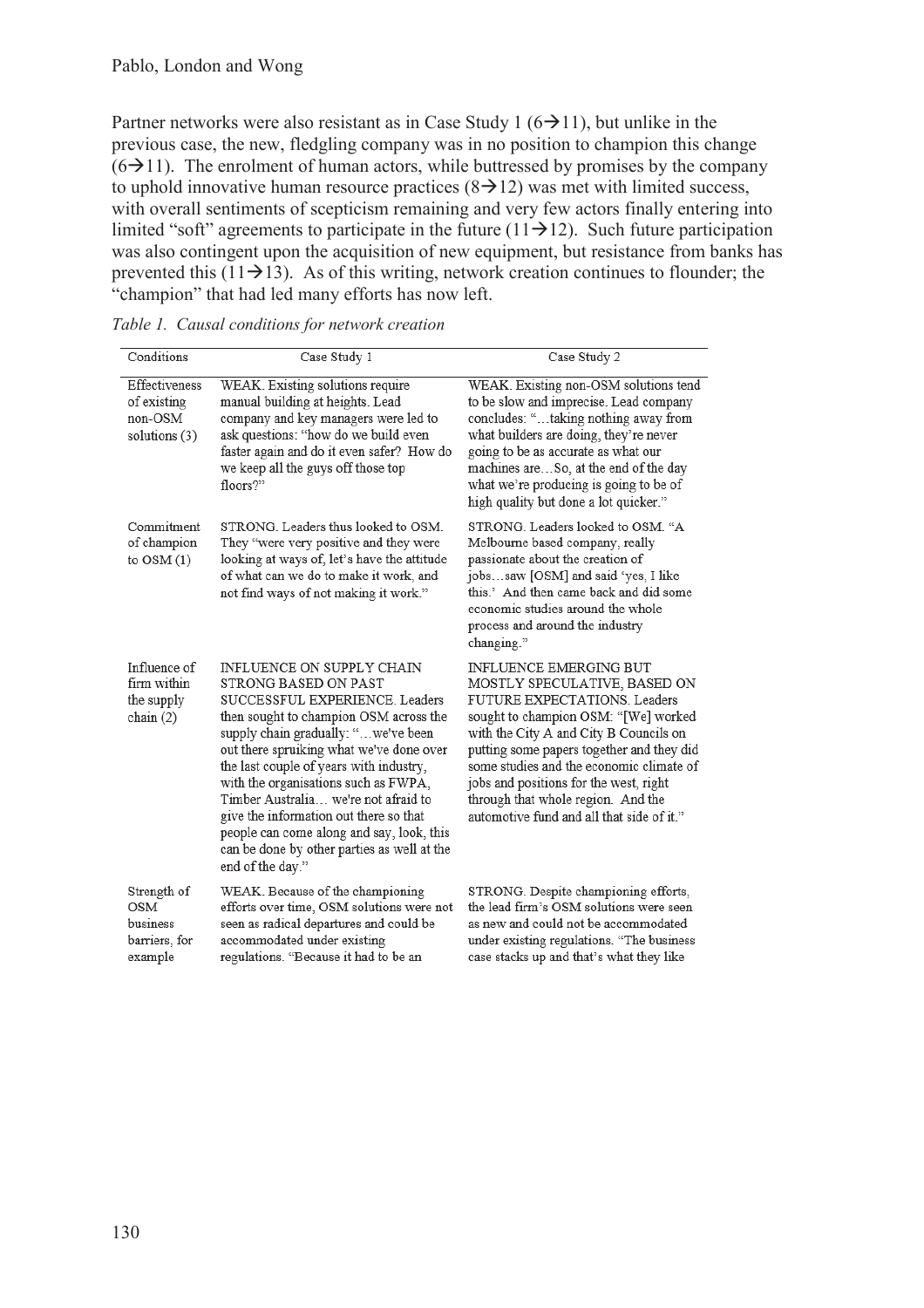#### Novel Research Techniques and Collaboration in Off-Site Manufacturing

| Conditions                                                            | Case Study 1                                                                                                                                                                                                                                                                                                                                                                                                                                                                                               | Case Study 2                                                                                                                                                                                                                                                                                                                                                                                                                                                 |
|-----------------------------------------------------------------------|------------------------------------------------------------------------------------------------------------------------------------------------------------------------------------------------------------------------------------------------------------------------------------------------------------------------------------------------------------------------------------------------------------------------------------------------------------------------------------------------------------|--------------------------------------------------------------------------------------------------------------------------------------------------------------------------------------------------------------------------------------------------------------------------------------------------------------------------------------------------------------------------------------------------------------------------------------------------------------|
| regulatory<br>barriers (6)                                            | alternative solution to our current<br>building codes so we had to take the<br>building surveyors through a whole<br>journey to say, yes, this is equivalent to a<br>concrete building from a fire perspective.<br>from an acoustic perspective, from a<br>longevity perspective."                                                                                                                                                                                                                         | about it. So it's now convincing them to<br>say okay - it's actually there, everything's<br>in place. But banks are all scared because<br>of your 9/11 and all that good stuff that<br>happened way back. They're not taking<br>that risk anymore."                                                                                                                                                                                                          |
| Investment in<br>resources<br>training,<br>selection.<br>assets $(8)$ | HIGH PRIORITY PLACED ON<br>FINDING THE RIGHT PEOPLE. To get<br>started on OSM, lead firm decided to<br>pursue only the "best" people: "we will<br>use the connections that we have around<br>the table that we have right now. So I<br>would go to Company X and say, I'm<br>about to go WA [Western Australia].<br>Who are the best and most capable frame<br>and truss manufacturer in WA? So it's<br>word of mouth, it's reputation and we will<br>go and obviously assess that supplier<br>ourselves." | HIGH PRIORITY PLACED ON<br>FINDING THE RIGHT PEOPLE. To get<br>started on OSM, lead firm decided to<br>position itself as "the" preferred<br>employer: "It's all around about setting<br>up people around the community of what<br>people would bring on board. What's the<br>training skill? What's the employer of<br>choice meant to be like? So we've done a<br>lot of that planning upfront, really saying<br>what is the business going to look like?" |
| Overall<br>resistance of<br>the supply<br>chain $(11)$                | LOW LEVELS OF RESISTANCE, Lead<br>firm and key managers presented OSM as<br>something new, but nevertheless "I keep<br>telling everyone that the technology is<br>there, the supply chain is there." Partners,<br>though daunted by the newness,<br>responded positively to the lead firm's<br>confidence by saying "saying "Yes of<br>course we can do it", [but then] "had to<br>go away and work out how to do it."                                                                                     | HIGH LEVELS OF RESISTANCE. Lead<br>firm and key managers presented OSM as<br>something new: "we start from ground<br>zeroso forget all the rules that were put<br>in place - - - and come and rebuild the<br>rules with us." Partners remained<br>intimidated by the level of change: "And I<br>think the automotive guys we've<br>spoken to and different other guys -<br>they're (sic) going to be hard to transition<br>their mindset."                   |
| Quality of<br>human actors<br>enrolled (12)                           | SUCCESSFUL ENROLMENT OF<br>COMPLETE TEAM OF QUALIFIED<br>HUMAN ACTORS. "So we went out to<br>the largest frame and truss manufacturers<br>who had the best detailers in their, I<br>guess, pool of employees. We went to a<br>flooring company who had the ability and<br>cashed up to be able to do all the<br>independent testings that we wanted to be<br>done. And we had the best engineers on<br>board.                                                                                              | TENUOUS ENROLMENT OF SMALL<br>TEAM OF HUMAN ACTORS.<br>RECRUITED BASED ON FAMILIAL<br>TIES. "So we've soft saved quite a few<br>people that we want to bring on<br>boardwhen we've got our financing<br>resorted then we'll start the on-boarding<br>process, but we have probably five people<br>at the moment that are fully dedicated,<br>full-time most of them are from my<br>family                                                                    |
| Quality of<br>non-human<br>actors<br>enrolled (13)                    | SUCCESSFUL ENROLMENT OF<br>CRITICAL NON-HUMAN ACTOR/<br>EQUIPMENT. "(Partner Company X has<br>also) gone and actually bought and spent<br>a couple of million dollars buying<br>equipment  Now, that puts them in a<br>fairly unique position. because that<br>means if someone wants to compete with<br>it they've got to go and invest in this<br>equipment"                                                                                                                                             | UNABLE TO RECRUIT NON-HUMAN<br>ACTOR/EQUIPMENT. "there's<br>probably two major things that prevents<br>the banks from funding the equipment<br>and one is that they don't understand it<br>and its specialised equipment, it's new to<br>the market, they don't know what the<br>resale value is"                                                                                                                                                            |

### **CONCLUSION**

The main contribution we have made is to implement CLDs qualitatively, in pragmatic ways that support the ANT goal of developing descriptions/ explanations of associations between actors in a network. We have explained how the qualitative mobilization of CLDs using the notion of conditions, along with an understanding of causality built on multiple determination, can be compatible with the qualitative assumptions of ANT. As a result of using this novel methodology, we made a second contribution: a detailed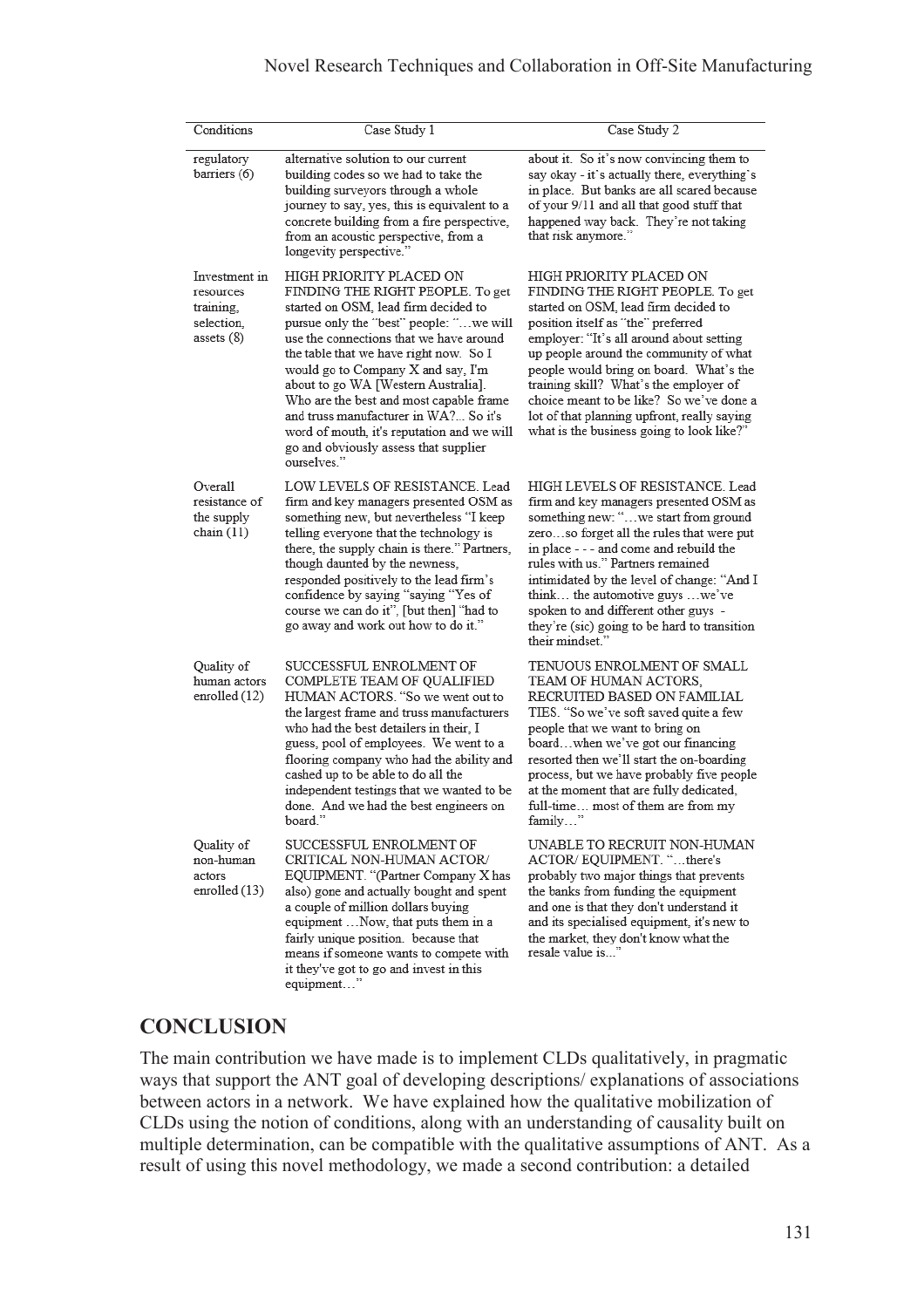conceptual understanding of what is involved in OSM collaboration at the network creation stage.

Figure 1 thus provides a multifaceted response and a detailed explanation to the question "What are the conditions that influence the successful creation of a collaborative network of quality human and non-human actors for innovative OSM initiatives?" The detailed causal chains in Figure 1 can, in future work, become the basis for detailed narratives which, being endowed with significant interpretative flexibility, can be used as the basis for developing a wide range of practitioner material. In our study, we have begun to use Figure 1 for the development of training materials to develop collaborative capacity in the industry. That said, this study also has a few key limitations. First, our findings were limited to discussing network creation. This is not because it is the only important stage, or even for that matter a clearly and separate ANT stage, but because of space limitations. Second, we are not making the broad claim that the use of CLDs and ANT are always epistemologically compatible. Positivist mobilizations of CLDs may not be compatible with ANT, but because this study uses CLDs in non-positivist ways, it is beyond the scope of this study to work out if such a reconciliation is possible.

### **REFERENCES**

- Callon, M (1999) Some elements of a sociology of translation: The domestication of the scallops and the fishermen of St. Brieuc Bay. *In*: M Biagioli (Ed.) *The Science Studies Reader.* New York: Routledge, 67-83.
- Coyle, G (2000) Qualitative and quantitative modelling in systems dynamics: Some research questions. *Systems Dynamics Review,* **16**(3), 225-244.
- Demographia (2016) *12th Annual Demographia International Housing Affordability Survey: 2016 Rating Middle-Income Housing Affordability*. Available from http://www.demographia.com/dhi.pdf [Accessed 21 December 2016].
- Doolin, B and Lowe, A (2002) To reveal is to critique: actor-network theory and critical information systems research. *Journal of Information Technology,* **17**, 69-78
- Elder-Vass, D (2015) Disassembling actor-network theory, *Philosophy of the Social Sciences,* 45, issue 1, 100-121.
- Flyvbjerg, B (2006) Five misunderstandings about case-study research. *Qualitative Inquiry,* **12**(2), 219-245.
- Gharaie, E, Wakefield, R and Blismas, N (2010) Explaining the increase in the Australian average house completion time: Activity- based versus work-flow-based approach. *Australasian Journal of Construction Economics and Building,* **10**(4), 34-49.
- Gray, B (1985) Conditions facilitating inter-organizational collaboration, *Human Relations,* **38**(10), 911-936.
- Isatto, E, Azambuja, M and Formoso, C (2014) The role of commitments in the management of construction make-to-order supply chains. *Journal of Management in Engineering,* **31**(4), 04014053.
- Kim, T, Kim, Y, and Cho, H (2015) Customer earned value: performance indicator from flow and value generation view. *Journal of Management in Engineering,* **32**(1), 04015017.
- Kitson, E, Thomson K J and Chaplin V (2015) *Commentary: An Overview of Australia's Housing Market and Residential Mortgage-Backed Securities.* Available from www.standardandpoors.com/ratingsdirect [Accessed 21 December 2016].
- Latour, B (1991) Technology is society made durable. *In*: J Law (Ed.) *A Sociology of Monsters: Essays on Power, Technology and Domination*. Routledge, London, 103-131.